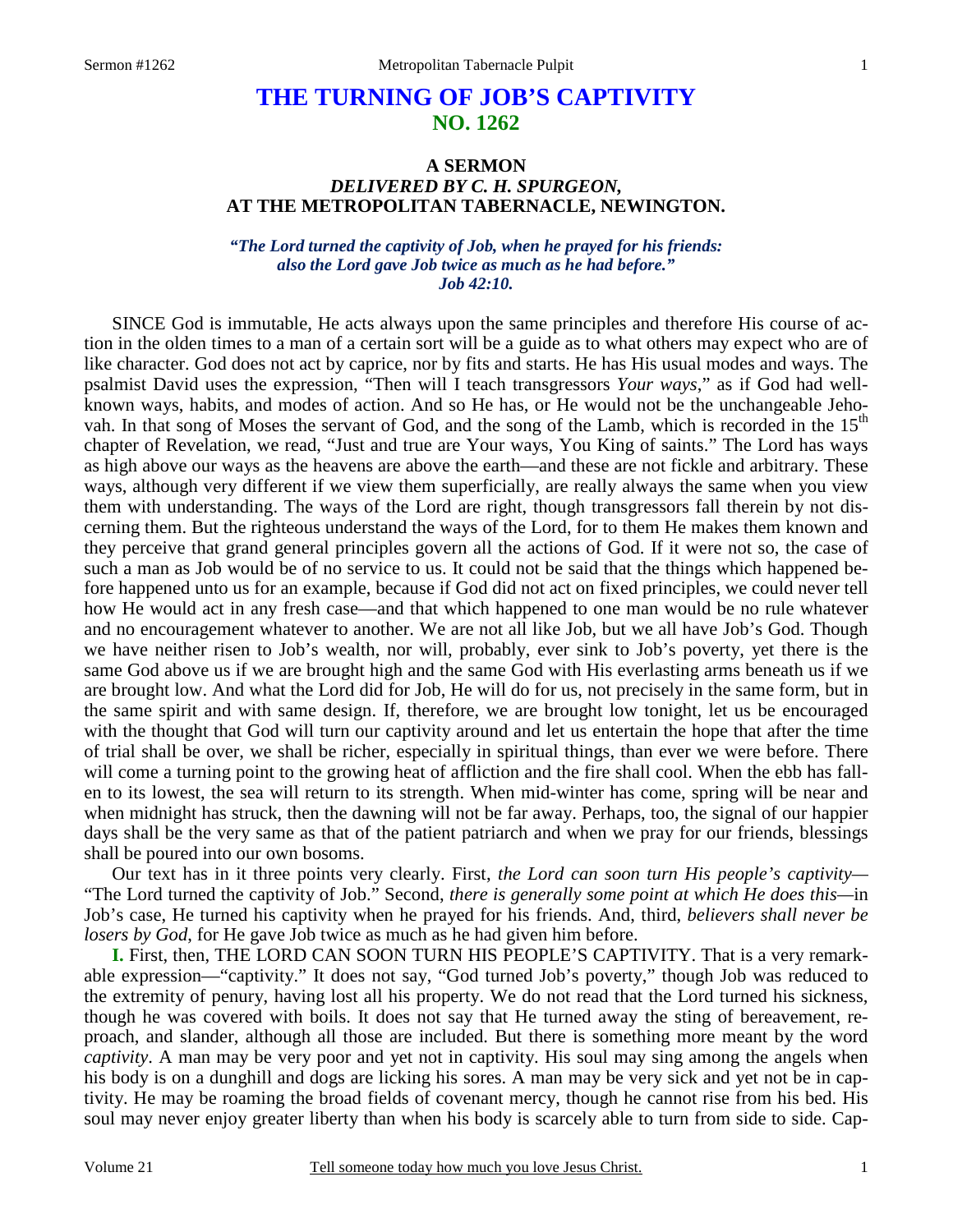tivity is bondage of mind—the iron entering into the soul. I suspect that Job, under the severe mental trial which attended his bodily pains, was, as to his spirit, like a man bound hand and foot and fettered and then taken away from his native country—banished from the place which he loved, deprived of the associations which had cheered him, and confined in darkness. I mean that, together with the trouble and trial to which he was subjected, he had lost somewhat the presence of God. Much of his joy and comfort had departed. The peace of his mind had gone and the associations which he had formed with other believers were now broken. He was, in all these respects, like a lone captive. His three friends had condemned him as a hypocrite and would not have association with him except to censure him. And thus he felt like one who had been carried into a far country and banished both from God and man. He could only follow the occupation of a captive that is to be oppressed, to weep, to claim compassion, and to pour out a sorrowful complaint. He hung his harp on the willows and felt that he could not sing the Lord's song in a strange land. Poor Job! He is less to be pitied for his bereavements, poverty, and sickness than for his loss of that candle of the Lord which once shone about his head. That is the worst point of all when trouble penetrates to the heart. All the bullets in the battle, though they fly thick as hail, will not distress a soldier like one which finds lodging in his flesh. "To take arms against a sea of troubles and by opposing end them," is a grand and manly thing. But when that sea of trouble fills the cabin of the heart, puts out the fires of inward energy, washes the judgement from the wheel, and renders the pumps of resolution useless, the man becomes very nearly a wreck. "A wounded spirit who can bear?" Touch a man in his bone and in his flesh, and yet he may exult—but touch him in his mind—let the finger of God be laid upon his spirit—and then, indeed, he is in captivity. I think the term includes all the temporal distress into which Job came, but it chiefly denotes the bondage of spirit into which he was brought as the combined result of his troubles, his sickness, the taunts of his friends, and the withdrawal of the divine smile. My point is that God can deliver us out of that captivity—He can deliver us from both the spiritual and the temporal captivity and give us a joyful release.

*The Lord can deliver us out of spiritual captivity and that very speedily*. I may be addressing some tonight who feel everything except what they want to feel. They enjoy no sweetness in the means of grace and yet for all the world, they would not give them up. They used to at one time rejoice in the Lord. But now they cannot see His face and the utmost they can say is, "Oh that I knew where I might find Him!" It little matters that some live in perpetual joy—the triumphs of others cannot cheer a man who is himself defeated. It is idle to tell a distressed soul that it ought to rejoice as others do. What one ought to do and what one can do are sometimes very different, for how to perform that which we would, we find not. In vain do you pour your glad notes into a troubled ear. Singing songs to a sad heart is like pouring vinegar upon nitre—the elements are discordant and cause a painful effervescence. There are true children of God who walk in darkness and see no light. Yes, some who are the excellent of the earth, nevertheless, are compelled to cry aloud, "My God, my God, why have You forsaken me?" Throughout all time some of these have been in the church and there always will be such, let our perfect brethren condemn them as they please. The Lord will always have His mourners. His church shall always have an afflicted and poor people in her midst. Let us all take warning, for we also may be tried and cast down before our day is over. It may be that the brightest eye among us may yet be dimmed and the boldest heart may yet be faint—and he that dwells nearest to his God at this moment may yet have to cry out in bitterness of soul, "O God, return unto me, and lift up the light of Your countenance upon me."

 Therefore mark well this cheering truth—God can turn your captivity and turn it at once. Some of God's children seem to think that to recover their former joy has to take a long period of time. It is true, dear brother, that if you had to work your passage back to where you came from, it would be a weary voyage. There would have to be most earnest searching of heart and purging of spirit, struggling with inbred lusts and outward temptations, and all that, if joy were always the result of inward condition. There must be a great deal of scrubbing and cleansing and furbishing up of the house before you could invite your Lord to come, if He and you dwelt together on terms of law. But albeit that all this cleansing and purifying will have to be done, it will be done far better when you have a sense of His love than it ever can be if you do it in order to make yourself fit for it. Do you not remember when first you sought Him? You wanted Him to deal with you on the legal ground of making yourself better and you prepared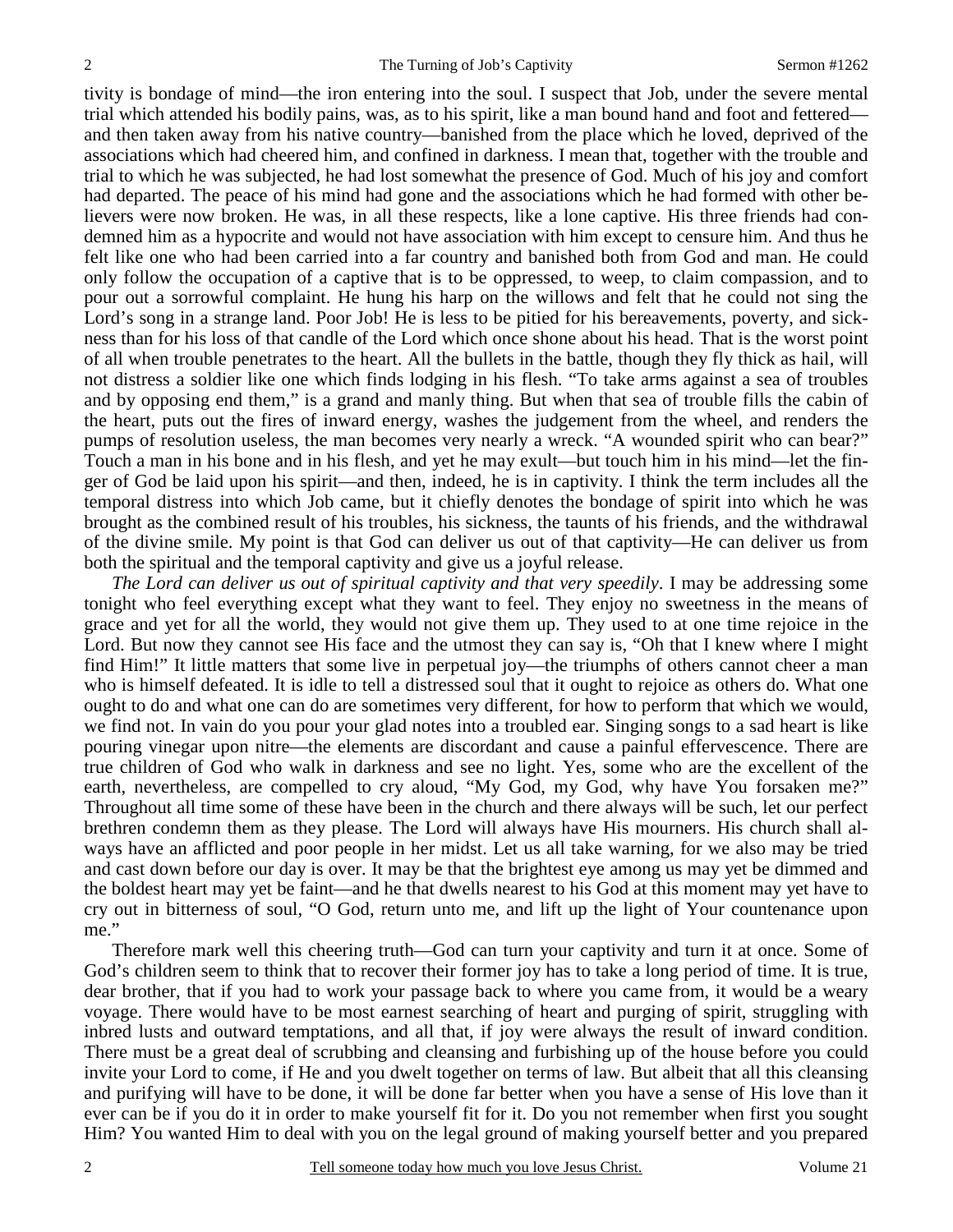the house for Him to come and dwell in it, but He would not come on such terms. He came to you just as you were—and when He came, He Himself drove out the intruders which profaned the temple of your soul. And He dwelt with you in order to perfect the cleansing. Now He will vouchsafe to you the conscious enjoyment of His presence on the same terms as at first, that is, on terms of free and sovereign grace. Did you not, at that time, admit the Savior to your soul because you could not do without Him? Was not that the reason? Is it not a good reason for receiving Him again? Was there anything in you, when you received Him, which could commend you to Him? Say, were you not all over defilement and full of sin and misery? And yet you opened the door and said, "My Lord, come in, in Your free grace, come in, for I must have You or I perish." My dear friend, dare you invite Him now on any other terms? Having begun in the Spirit, would you be made perfect in the flesh? Having begun to live by grace, would you go on to live by works? When you were a stranger, did you trust in His love and now that you are His friend, will you appeal to the law? God forbid. Oh, brother, Jesus loves you still and in a moment He will restore you. Oh, sister, Jesus would gladly come back to your heart again and that in an instant. Have you never read that joyful exclamation of the spouse, "Or ever I was aware, my soul made me like the chariots of Amminadib"? Why can He not do the same with you now and quicken you, even in a moment? After all, you are not worse than you were when He first visited you—you are not in so sorry a plight, after all, as your first natural state—for then you were dead in trespasses and sins altogether. But He quickened you and now, though you say you feel dead, yet the very expression proves that there is some life lingering in you. Did I not hear you say—

### *"Return, O Sacred Dove, return, Sweet messenger of rest, I hate the sins that made You mourn, And drove You from my breast."*

Why, friend, those sighs and groans are sweet to the Lord and they would not have been in you if He had not put them there. They are sure tokens that His grace has not been altogether taken from you. Do you not know, O child of God, that the grace of God is intended to meet all your sins after conversion as well as before conversion? Do you not know that the Lord loved you of old, despite your sins and He loves you still? Don't you understand that the ground of your salvation is not your standing, or your character, but the standing of Christ before God and the character and work of Christ in the presence of God? Believe firmly that He still loves you, for so, indeed, He does. Cast your eyes upon those dear wounds of His and read His love still written there. Oh, unbelieving Thomas, do not put your finger into your own wounds, for that will not help you. Place them in the wounds of Jesus. Come close to Him and you shall cry with ecstasy of spirit, "My Lord and my God." Well do I know what it is to feel this wondrous power of God to turn our captivity. When one is constantly engaged in ministry, it sometimes happens that the mind wanders, the spirit flags, and the energy is dampened. Yet all in a minute, the Lord can quicken us into vigorous activity. The heart catches fire and blazes gloriously when the Holy Spirit applies the fire. We have heard a hymn sung and we have said, "I cannot join in that as I could wish," and yet all of a sudden, a mighty rushing wind has borne us away with the song right into heaven. The Lord does not take days, months, weeks, or even hours to do His work of revival in our souls. He made the world in six days, but He lit it up in an instant with one single word. He said, "Light be," and light was. And cannot He do the same for us and chase away our gloom before the clock ticks again? Do not despair, no, do not even doubt your God. He can turn your captivity as the streams in the south.

 Beloved, *He can do the same as to our temporal captivity*. We do not often say much about temporals when we are preaching. I fear we do not say enough about them, for it is wonderful how the Old Testament is taken up with the narration of God's dealings with His people as to temporal things. Many people imagine that God has a great deal to do with their prayer closet, but nothing to do with their store-closet. It would be a dreadful thing for us if it were so. Indeed, my brethren, we ought to see as much the hand of our Lord on the table in the kitchen when it is loaded as we do at the communion table, for the same love that spreads the table when we commemorate our Savior's dying love spreads the table which enables us to maintain the bodily life without which we could not come to the other table at all. We must learn to see God in everything and praise Him for all that we have. Now, it may be I address some friend who has been a great sufferer through financial losses. Dear friend, the Lord can turn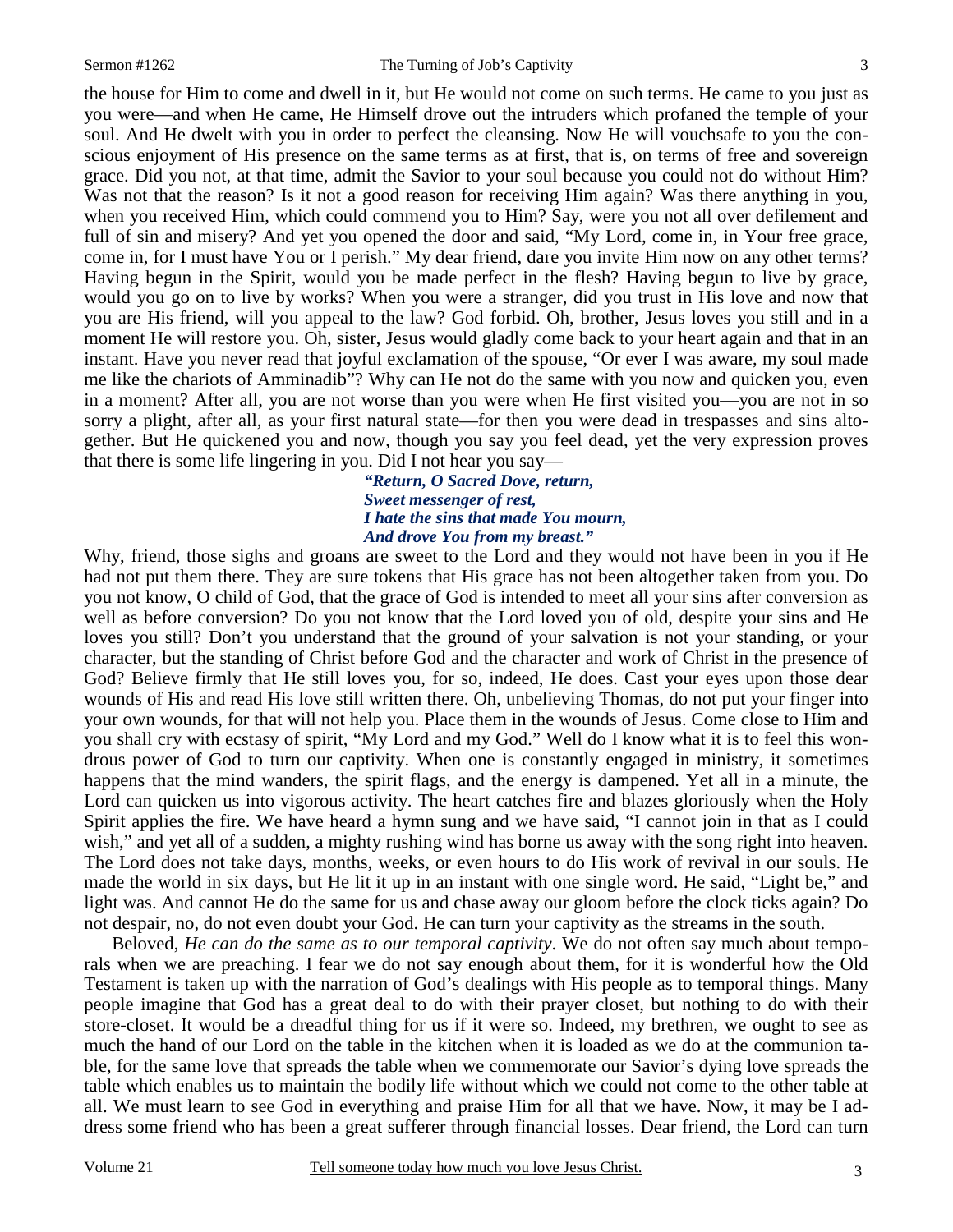your captivity. When Job had lost everything, God readily gave it all back to him. "Yes," you say, "but that was a very remarkable case." I grant you that, but then we have to do with a remarkable God who still works wonders. If you consider the matter, you will see that it was quite as remarkable a thing that Job should lose all his property as it was that he should get it back again. If you had walked over Job's farm, at the first, and seen the camels and the cattle, if you had gone into his house and seen the furniture and the grandeur of his estate, if you had seen how those who passed him in the street bowed to him, for he was a highly respected man—and if you had gone to his children's houses and seen the comfort in which they lived, you would have said, "Why, this is one of the best-established men in all the land of Uz." There was scarcely a man of such substance to be found in that entire region. And if somebody had foretold that he would, in one day, lose all this property—all of it—and lose all his children, why you would have said, "Impossible! I have heard of great fortunes collapsing, but then they were built on speculations. They were only paper riches, made up of bills and the like. But in the case of this man, there are oxen, sheep, camels, and land—and these cannot melt into thin air. Job has a good substantial estate; I cannot believe that he will ever come to poverty." Why, when he went out into the gate where the magistrates sat to administer justice, they rose up and gave him the chief seat on the bench. He was a man whose flocks could not be counted, so great were his possessions—possessions of real property, not of merely nominal estate. And yet suddenly, marvelously, it all took to itself wings and disappeared. Surely, if God can scatter, He can gather. If God could scatter such an estate as that, He could, with equal ease, bring it back again. But this is what we do not always see. We see the destructive power of God, but we are not very clear about the upbuilding power of God. Yet, my brethren, surely it is more consonant with the nature of God that He should give than take, and more like Him that He should caress than chastise. Does He not always say that judgement is His strange work? I feel persuaded that it was strange work with God to take away all Job's property from him and bring him into that deep distress. But when the Lord went about to enrich His servant Job again, He went about that work as we say, *con amore—*with heart and soul. He was doing, then, what He delights to do, for God's happiness is never more clearly seen than when He is distributing the liberality of His love. Why can you not look at your own circumstances in the same light? It is more likely that God will bless you and restore to you, than it is ever likely that He will chasten you and take away from you. He can restore all your wealth and even more.

 This may seem to be a very trite observation, commonplace, and such as everybody knows, but beloved, the very things that everybody knows are those which we need to hear, if they are most suitable to our case. Those old things which we did not care about in our prosperity are most valued when we are cast down by the terrible blows of tribulation. Let me, then, repeat the truism, the Lord who takes away can as easily restore. "The Lord makes sore *and binds up.* He wounds *and His hands make whole*. He kills *and He makes alive*." Believe that He will put forth His right hand soon if the left has been long outstretched, and if you can believe it, it will not be long before you will be able to say He has regarded the low estate of His servant. He has lifted the poor from the dunghill and set him among princes, even the princes of His people, for the Lord puts down the mighty from their seat, but He exalts them that are of low degree. I leave you with this simple truth. The Lord can turn the captivity of His people. You may apply the truth to a thousand different things. You Sunday school teachers, if you have had a captivity in your class and no good has been done, God can change that. You ministers, if for a long time you have plowed and sowed in vain, the Lord can turn your captivity. You dear wives who have been praying for your husbands, you fathers who have been pleading for your children, and have seen no blessing, yet the Lord can turn your captivity in those respects. No captivity is so terrible but God can bring us back from it. No chain is so fastened but God can strike it off and no prison is so strong but God can break the bars and set His servants free.

**II.** I pass on to our second remark, which is this. THERE IS GENERALLY SOME POINT AT WHICH THE LORD INTERPOSES TO TURN THE CAPTIVITY OF HIS PEOPLE.

 In Job's case, I have no doubt, the Lord turned his captivity, as far as the Lord was concerned, because *the grand experiment which had been tried on Job was now over*.

 The suggestion of Satan was that Job was selfish in his piety—that he found honesty to be the best policy and therefore he was honest—that godliness was gain and therefore he was godly. "Have You not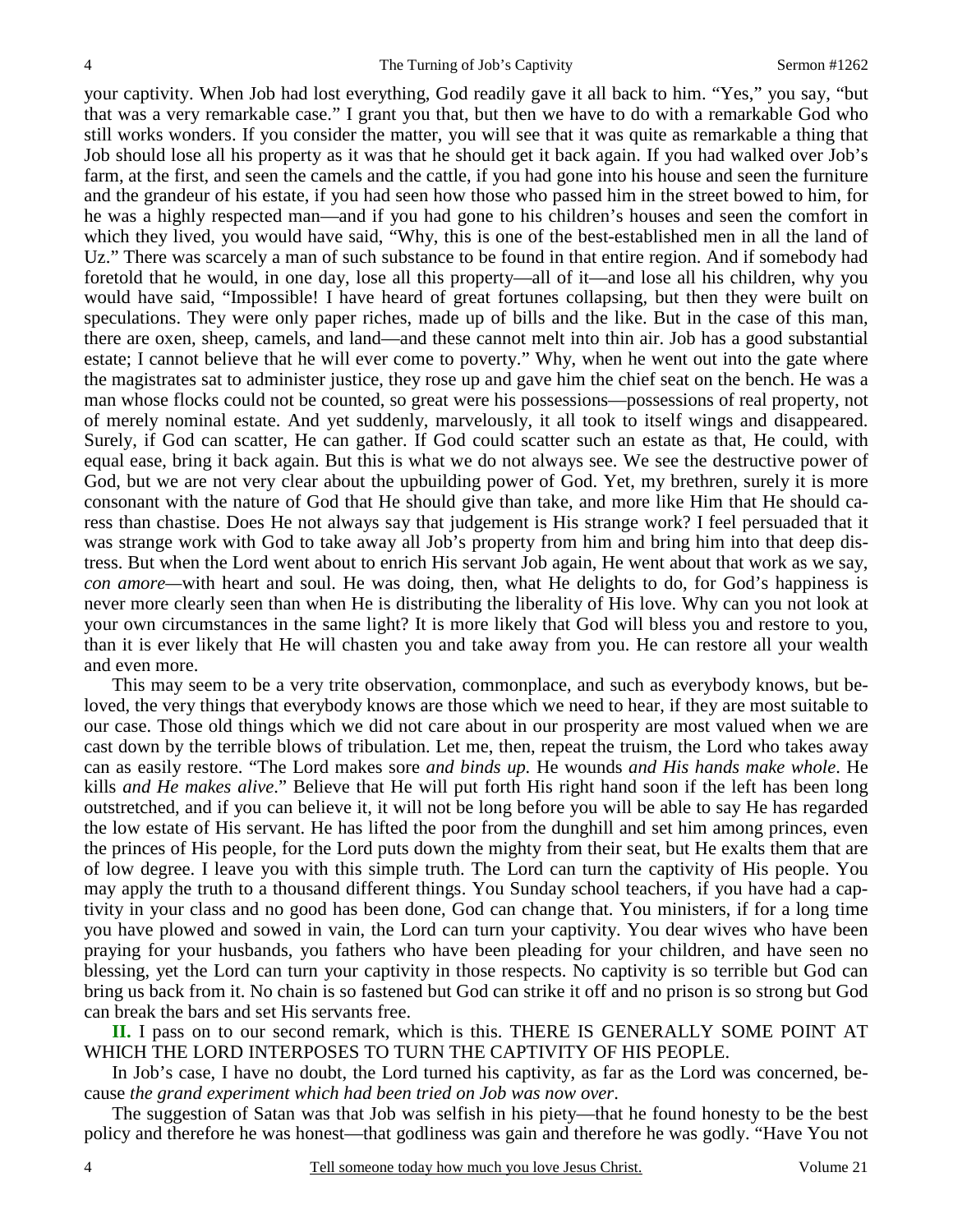set a hedge about him and all that he has?" said the old accuser of the brethren. The devil generally does one of two things. Sometimes he tells the righteous that there is no reward for their holiness and then they say, "Surely, I have cleansed my heart in vain and washed my hands in innocence." Or else he tells them that they only obey the Lord because they have a selfish eye to the reward. Now, it would be a calamity if the devil could charge the Lord with paying His servants badly. It would have been an ill thing if Satan had been able to say, "There is Job, a perfect and an upright man, but You have set no hedge about him. You have given him no reward whatever." That would have been an accusation against the goodness and justice of God. But, as the devil cannot say that, he takes the other course, and says— "You have set a hedge about him and all that he has; he serves You for gain and honor. He has a selfish motive in his integrity." By God's permission, the matter was tested. The devil had said, "Put forth, now, Your hand, and touch his bone and his flesh, and he will curse You to Your face." But Job did no such thing. In his extremity he said, "The Lord gave and the Lord has taken away, and blessed be the name of the Lord." God puts His servants sometimes into these experiments that He may test them—that Satan himself may know how true-hearted God's grace has made them and that the world may see how they can play the man. Good engineers, if they build a bridge, are glad to have a train of enormous weight go over it. You remember when the first Great Exhibition was built, they marched regiments of soldiers, with a steady tramp, over the girders that they might be quite sure that they would be strong enough to bear any crowd of men—for the regular tramp of well-disciplined soldiers is more trying to a building than anything else. So our wise and prudent Father sometimes marches the soldiers of trouble right over His people's supports to let all men see that the grace of God can sustain every possible pressure and load. I am sure that if any of you had invented some implement requiring strength you would be glad to have it tested—and the account of the successful trial published abroad. The gunsmith does not object to a charge being fired from the barrel at the proof house greater than any strain which it ought ordinarily to bear, for he knows that it will endure the proof. "Do your worst or do your best. It is a good instrument. Do what you like with it." So the maker of a genuine article is accustomed to speak—and the Lord seems to say the same concerning His people. "My work of grace in them is mighty and thorough. Test it Satan. Test it world. Test it by bereavements, losses, and reproaches—it will endure every ordeal." And when it is tested and bears it all, then the Lord turns the captivity of His people, for the experiment is complete.

*Most probably there was, in Job's character, some fault from which his trial was meant to purge him*. If he erred at all, probably it was in having a somewhat elevated idea of himself and a stern manner towards others. A little of the elder-brother spirit may, perhaps, have entered into him. A good deal that was sour came out of Job when his miserable comforters began to tease him—not a hundredth part as much as would come out of me, I guarantee you, or perhaps, out of you. But still, it would not have come out if it had not been in him. It must have been in him or otherwise all the provocation in the world would not have brought it out—and the Lord intended, by his trials, to let Job have a view of himself from another standpoint—and discover imperfections in his character which he would never have seen if he had not been brought into a tried condition. When, through the light of trial and the yet greater light of God's glorious presence, Job saw himself unveiled, he abhorred himself in dust and ashes. Probably Job had not humbled himself of late, but he did it then. And now, if any sort of selfishness lurked in him, it was put away, for Job began to pray for his cruel friends. It would take a good deal of grace to bring some men to pray for such friends as they were. To pray for one's real friends, I hope, comes natural to us. But to pray for that Bildad and the other two, after the abominable things they had spoken and insinuated—well, it showed that there was a large amount of sweetness and light in Job's character and abounding grace deep down in his soul or he would scarcely have interceded for such ungenerous stumpers upon a fallen friend. Now, behold, Job has discovered his fault and he has put it away. And the grand old man bows his knee to pray for men who called him a hypocrite—to pray for men who cut him to the very soul. He pleads with God that He would look in mercy upon men who had no mercy upon him, but had pitilessly heaped all kinds of epithets upon him, and stung him in his most tender places, just when they ought to have had pity upon him. His misery alone ought to have stopped their mouths, but it seems as if that misery egged them on to say the most cruel things that could possibly have been conceived—the more cruel because they were, all of them, so undeserved. But now Job prays for his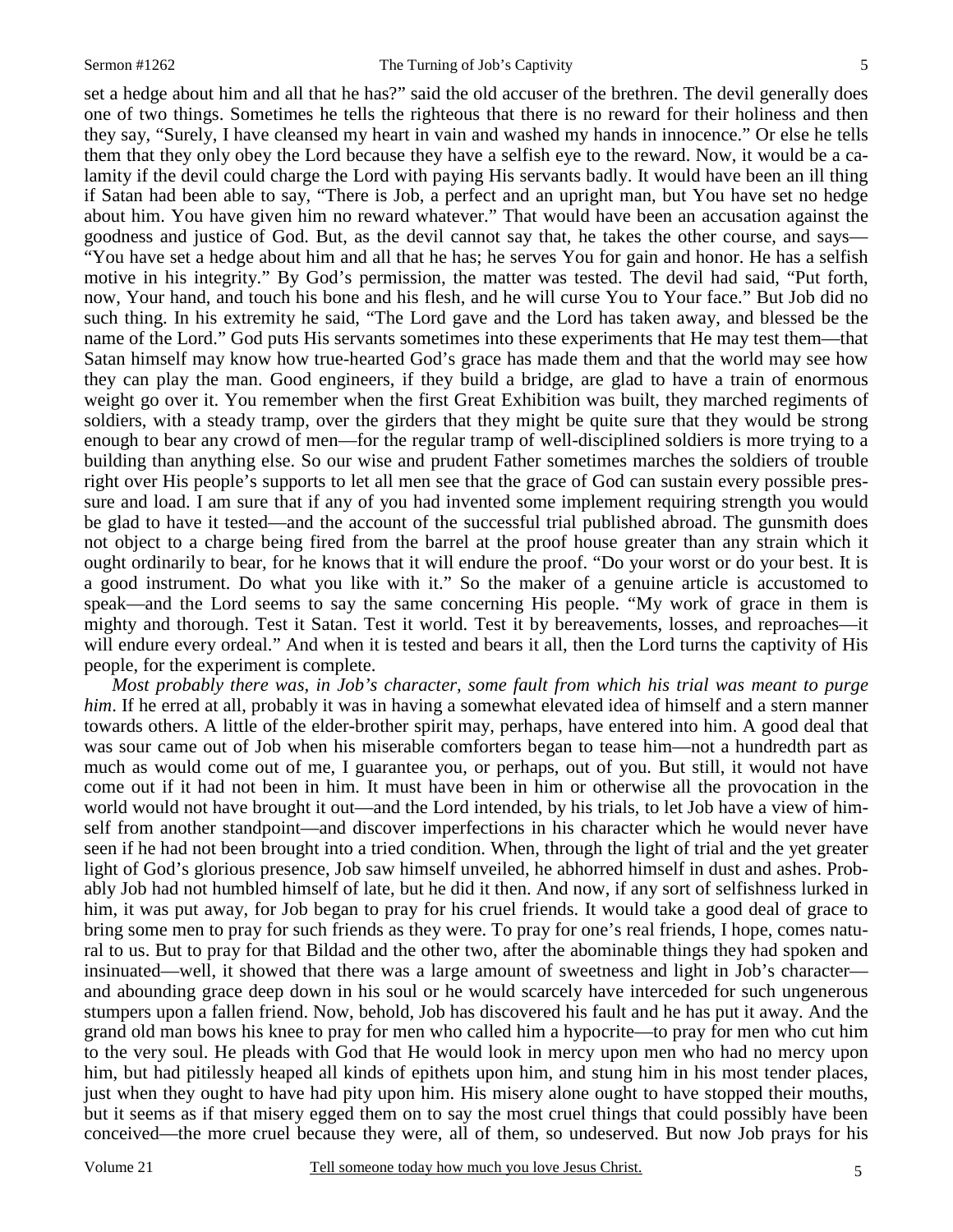friends. You see the trial had reached its point. It had evidently been blessed to Job and it had proved Satan to be a liar. And so now the fire of the trial goes out, and like precious metal, the patriarch comes forth from the furnace brighter than ever.

 Beloved friends, the point at which God may turn your captivity may not be the same as that at which He turned Job's, for yours may be a different character. I will try and indicate, briefly, when I think God may turn your trial.

 Sometimes He does so *when that trial has revealed to you your special sin*. You have been putting your finger upon many faults, but you have not yet touched the spot in which your greatest evil is concentrated. God will now help you to know yourself. When you are in the furnace, you will begin to search yourself and you will cry, "Show me why You contend with me." You will find out three or four things, perhaps, in which you are faulty, and you will commit yourself to the Lord and say, "Give me grace, good Lord, to put away these evil things." Yes, but you have not come to the point yet, and only a greater trial will guide you to it. The anger of the Lord smokes against your house, not for this or that, but for another evil and you have need to institute another search, for the images may be under the seat whereon a beloved Rachel sits. The evil in your soul may be just at the point where you think that you are best guarded against temptation. Search, therefore, and look, dear brother, dear sister, for when the sin has been found out and the Achan has been stoned, then the valley of Achor shall be a door of hope and you shall go up to victory, the Lord going with you.

 Perhaps, too, your turning point will be *when your spirit is broken*. We are, by nature, a good deal like horses that need breaking in, or to use a scriptural simile, we are as "bullocks unaccustomed to the yoke." Well, the horse has to go through certain processes in its management until, at last, it is declared to be "thoroughly broken in." And we need similar training. You and I are not yet quite broken in, I am afraid. We go very merrily along and yield to the rein in certain forms of service, but if we were called to other sorts of work, or made to suffer, we should need the kicking strap put on and require a sharper bit in our mouths. We should find that our spirit was not perfectly broken. It takes a long time of pain and sickness to bring some down to the dust of complete resignation to the divine will. There is a something, still, in which they stick out against God, and of many it is true, "Though you should crush a fool in mortar among wheat with your pestle, yet will not his foolishness depart from him." We have been mixed in that mortar and with that pestle day after day and week after week, and yet we are still foolish. When our soul shall cheerfully say, "Not as I will, but as You will," then our captivity will be almost over. While we cry, "It must not be so, I will not have it so," and we struggle and rebel, we shall only have to feel that we are kicking against the pricks and wounding our foot every time we kick. But when we give up all that struggling and say, "Lord, I leave it entirely with You. Your will be done"—then will the trial cease, because there will be no necessity for it any longer. That is with some the culmination and turning point of trouble. Their Gethsemane ends when, like the Lord Jesus, they cry, "Nevertheless, not as I will, but as You will."

 Sometimes, again, trial may cease *when you have learned the lesson which it was intended to teach you, as to some point of gospel truth*. I think I have sometimes said that many truths of the gospel are like letters written with sympathetic ink. If you have ever had a letter written with that preparation, when you look at it, you cannot see anything whatever—it is quite illegible. The proper thing to do is to hold the writing up to a fire. As it warms at the fire, the writing becomes manifest and the letters are before you. Many of God's promises need to be held before the scorching fires of adversity and personal trouble—and then we read the precious secret of the Spirit's consolation. You cannot see the stars in the day time upon the surface of the earth. But if you go down into a well you can and when you go down a deep well of trouble it often happens that you see a beauty and luster in the promise which nobody else can see. And when the Lord has brought you into a certain position in which you can see the glory of His grace, as you could never have seen it anywhere else, then He will say, "It is enough. I have taught My child the lesson and I will let him go."

 I think, too, it may be with some of us that *God gives us trouble until we obtain a sympathetic spirit*. I should not like to have lived 40 years in this world without ever having suffered sickness. "Oh," you say, "that would have been very desirable." I grant you it appears so. When I met with a man that never had an ache or a pain or a day's sickness in his life, I used to envy him, but I do not now, because I feel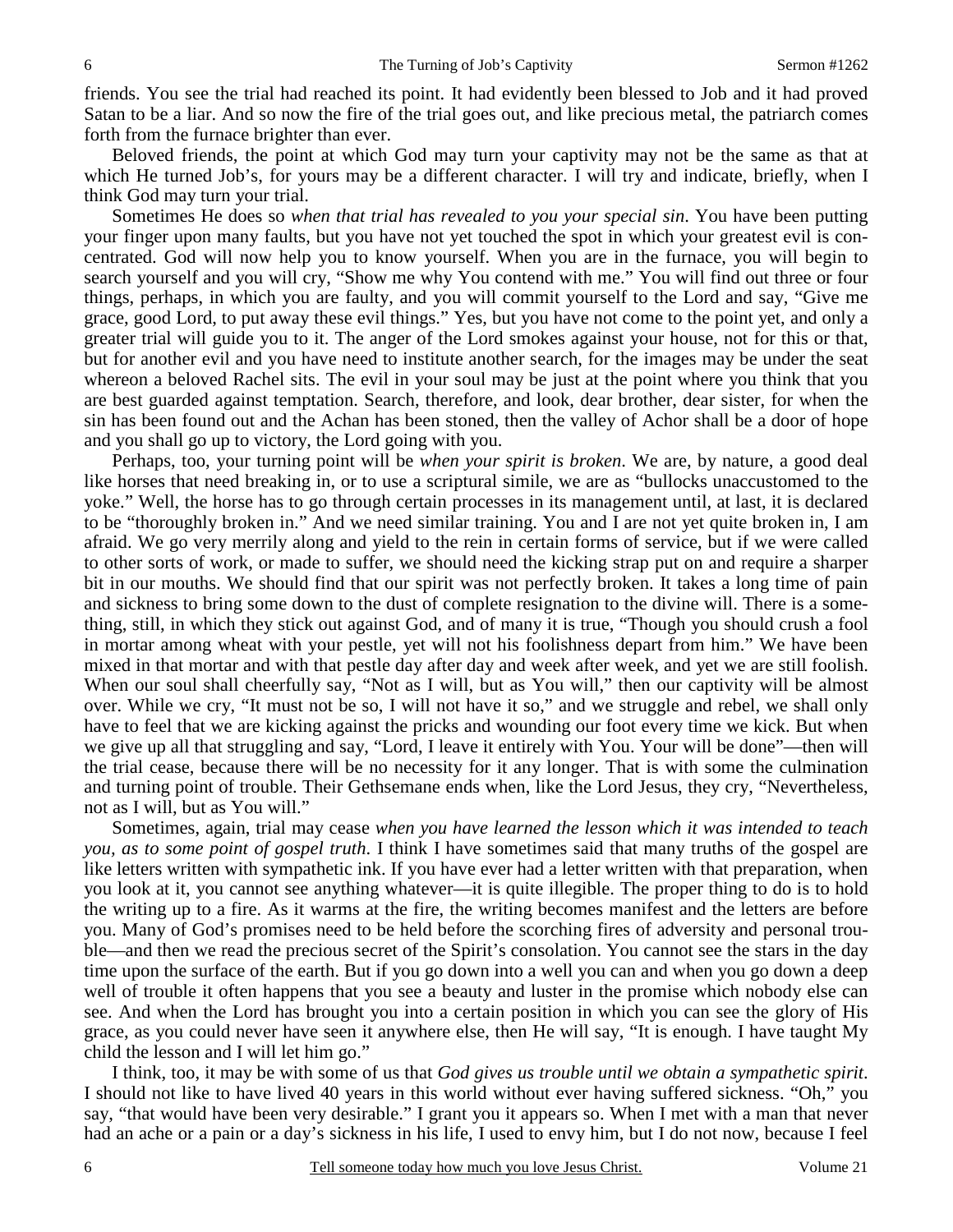very confident that he is a loser by his unvarying experience. How can a man sympathize with trouble that he never knew? How can he be tender in heart if he has never been touched with infirmity himself? If one is to be a comforter to others, he must know the sorrows and the sicknesses of others in his measure. It was essential to our Lord, and certainly, what was essential to Him is necessary to those who are to be shepherds of others, as He was. Now, it may be that by nature some of us are not very sympathetic. I do not think Job was—it is possible that though he was kind and generous to the poor, yet he was rather hard—but his troubles taught him sympathy. And, perhaps, the Lord may send you trouble till you become softer in heart so that afterwards you will be one who can speak a word in season to the weary. As you sit down by the bedside of the invalid, you will be able to say, "I know all the ins and outs of a sick man's feelings, for I have been sorely sick myself." When God has worked that in you, it may be He will turn your captivity.

 In Job's case, the Lord turned his captivity *when he prayed for his friends*. Prayer for ourselves is blessed work, but for the child of God it is a higher exercise to become an intercessor and to pray for others. Prayer for ourselves, good as it is, has just a touch of selfishness about it. Prayer for others is delivered from that ingredient. Herein is love, the love which God the Holy Spirit delights to foster in the heart when a man's prayers go up for others. And what a Christ-like form of prayer it is when you are praying for those who have ill-treated you and despitefully used you. Then are you like your Master. Praying for yourselves, you are like those for whom Jesus died. But praying for your enemies, you are like the dying Jesus Himself. "Father, forgive them, for they know not what they do," has more of heaven in it than the songs of seraphs. And your prayer, when offered for those who have treated you ill, is somewhat akin to the expiring prayer of your Lord. Job was permitted to take a noble revenge—I am sure the only one he desired—when he became the means of bringing them back to God. God would not hear them, He said, for they had spoken so wrongly of His servant Job. And now Job is set to be a mediator, or intercessor on their behalf. Thus was the contempt poured upon the patriarch turned into honor. If the Lord will only save the opposers' souls through your prayer, it will be a splendid way of returning bitter speeches. If many unkind insinuations have been thrown out and wicked words said, if you can pray for those who used such words and God hears you and brings them to Jesus, it will be such a triumph as an angel might envy. My brethren, never use any other weapon of retaliation than the weapon of love. Avenge not yourself in any way by uttering anything like a curse, or desiring any hurt or mischief to come to your bitterest foe. But inasmuch as he curses, overwhelm him with blessings. Heap the hot coals of your good wishes and earnest prayers upon his head and if the Lord uses you to bring him to a state of salvation, He shall be praised and you shall have happiness among the sons of men.

 Perhaps some of you are in trouble now because you cannot be brought sincerely to pray for your enemies. It is a grievous fault when Christians harbor resentments. It is always a sad sign when a man confesses, "I could not heartily pray for So-and-so." I would not like to live an hour at enmity with any man living, be he who he may, nor should any Christian, I think. You should feel that however treacherous, dishonorable, unjust, and detestable the conduct of your enemy may have been to you, yet still it is forgiven, quite forgiven in your heart, and as far as possible forgotten, or wherein remembered, remembered with regret that it should have occurred, but with no resentment to the person who committed the wrong. When we get to that state, it is most probable that the Lord will smile upon us and turn our captivity.

**III.** The last word I have to say—the third word—is that BELIEVERS SHALL NOT BE LOSERS FOR THEIR GOD. God, in the experiment, took from Job all that he had. But at the end, He gave him back twice as much as he had—twice as many camels and oxen—and twice as many of everything, even of children. I heard a very sweet remark about the children the other day, for somebody said, "Yes, God did give him twice as many children, because his first family was still his. They were not lost but gone before." So the Lord would have His people count their children that are gone to heaven and reckon them as still belonging to the family, as the child did in Wordsworth's pretty poem, "Master, we are seven." And so Job could say of his sons and daughters, as well as of all the other items, that he had twice as many as before. True, the first family was all gone, but he had prayed for them in the days of their feasting. He had brought them together and offered sacrifices and so he had a good hope about them and he reckoned them as still his own. Tried brother, the Lord can restore to you double in temporal things if